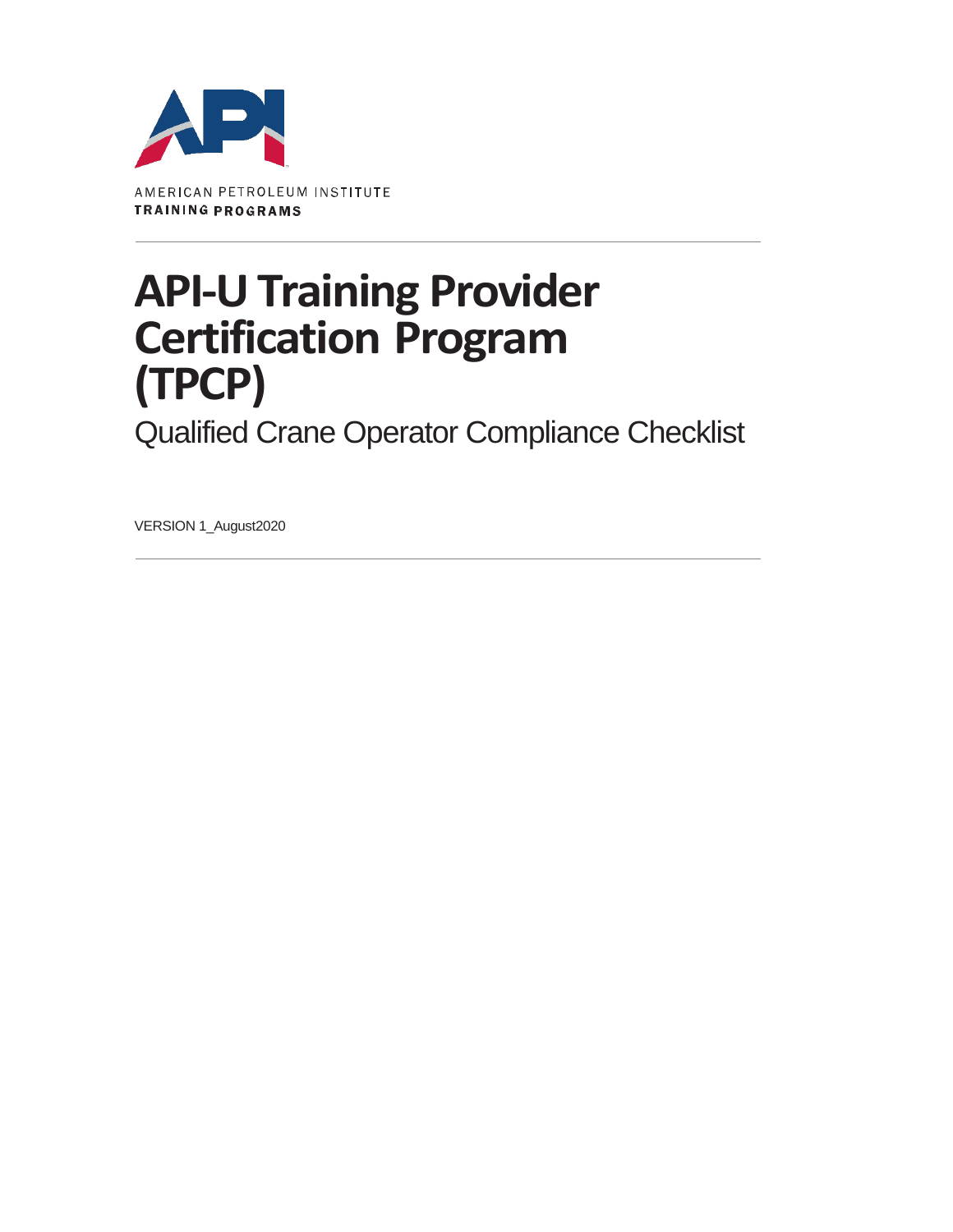All API-U Approved courses through TPCP should include Hand Signals and Wire Rope Knowledge and Understanding. Course Materials must illustrate the following (**disregard if this section was filled out with another course compliance checklist**):

| Compliance<br>Check | <b>Course Content and Testing</b>                                            | <b>Notes</b> |
|---------------------|------------------------------------------------------------------------------|--------------|
|                     | Identification and testing of test the student's ability to understand and   |              |
|                     | perform the basic hand signals in this standard for the purposes of API 2D.  |              |
|                     | A thorough understanding of wire rope construction and its: construction     |              |
|                     | effects on performance and applications, construction factors causing rope   |              |
|                     | deterioration.                                                               |              |
|                     | Testing of wire rope inspection responsibility                               |              |
|                     | Testing of wire rope manufacturing                                           |              |
|                     | Testing of wire rope terminology                                             |              |
|                     | Practical assessment of steel wire rope characteristics                      |              |
|                     | Testing of wire rope deterioration including rope terminations/end fittings, |              |
|                     | good, bad, and indifferent                                                   |              |
|                     | Testing of wire rope inspection/examination procedures                       |              |
|                     | Testing of discard/retirement criteria                                       |              |
|                     | Understanding of record keeping and reports                                  |              |
|                     | Identification of damaged/failed wire ropes                                  |              |
|                     |                                                                              |              |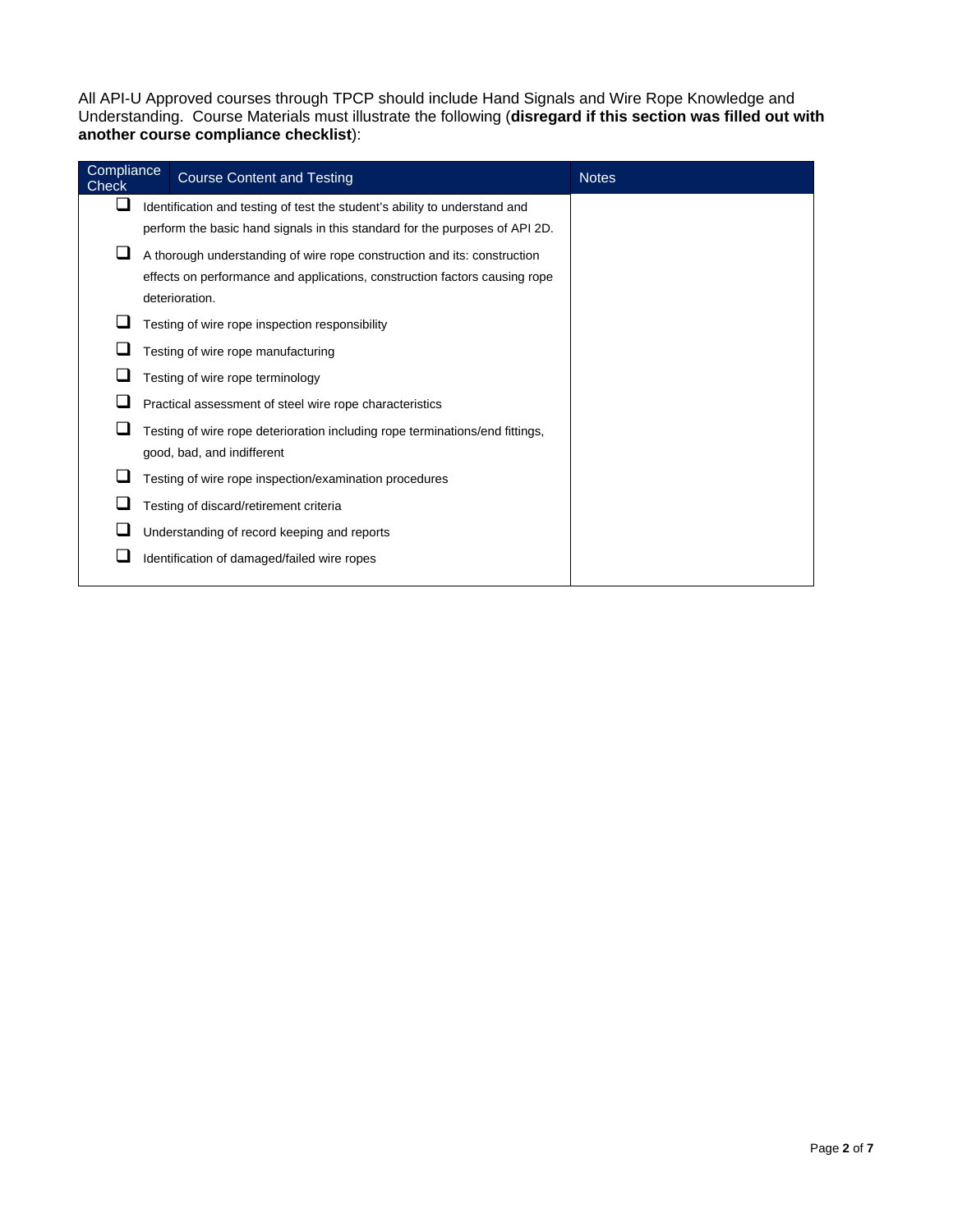## **Qualified Crane Operator Training**

The following are requirements for crane operator training.

Classroom-type sessions with written and practical exercise examinations on the type of crane to be operated by the qualified crane operator.

- Such classroom-type sessions and examinations shall cover all major crane components; the operational and maintenance procedures appropriate for the type and rated capacity of crane to be operated; and all major issues and guidelines addressed in this document.
- Training shall also cover lubricating points; adjustments; principles of crane operation, especially boom operating procedures; safety and anti-two-blocking systems; the proper use and care of all running cables and pendant line(s) and the proper reading and understanding of crane rated capacity and reeving charts, boom and indicator charts and hand signal charts.

The qualified crane operator shall demonstrate by written examination an appropriate understanding of the required course content.

If a mechanical or non-mechanical crane is to be operated, the necessary experience and training shall be focused on each type of crane classification.

| Compliance<br>Check        |       | <b>Course Content</b>                                                                                                                                                                                                                                                                                                                                                                                                                                                                                                                                                                                                                                                                                                                                                                                                                                                                                                                                                                                                                                                                                                                                                                                                                                                                                                | <b>Notes</b> |
|----------------------------|-------|----------------------------------------------------------------------------------------------------------------------------------------------------------------------------------------------------------------------------------------------------------------------------------------------------------------------------------------------------------------------------------------------------------------------------------------------------------------------------------------------------------------------------------------------------------------------------------------------------------------------------------------------------------------------------------------------------------------------------------------------------------------------------------------------------------------------------------------------------------------------------------------------------------------------------------------------------------------------------------------------------------------------------------------------------------------------------------------------------------------------------------------------------------------------------------------------------------------------------------------------------------------------------------------------------------------------|--------------|
| ❏                          |       | Discuss the appropriate objectives of the following topics: lift plan,<br>JSA/JSEA and types of cranes used offshore (mechanical and non-<br>mechanical                                                                                                                                                                                                                                                                                                                                                                                                                                                                                                                                                                                                                                                                                                                                                                                                                                                                                                                                                                                                                                                                                                                                                              |              |
|                            |       | Crane components and lifting capacities, to include:                                                                                                                                                                                                                                                                                                                                                                                                                                                                                                                                                                                                                                                                                                                                                                                                                                                                                                                                                                                                                                                                                                                                                                                                                                                                 |              |
| ⊔<br>⊔<br>ப<br>ப<br>⊔<br>⊔ | lift. | Components of a stationary mounted crane. Identify and describe the<br>standard components on each type of crane.<br>Basic crane terminology and their definitions.<br>Boom angle and load radius and how load weight directly affects the rated<br>capacity of any crane as well as how to use the various tools available<br>(boom angle indicator, load rating charts) to evaluate and perform a safe<br>Basic lifting principles are affected by different variables including boom<br>angle, length, and radius as well as load weight, to include: lever principles;<br>lifting principles; types of lifts; onboard; shock loading; and offboard lifts.<br>Reading a load rating chart as specified in the following:<br>correct and configured to crane;<br>weight that can be lifted at a specified boom length and boom angle;<br>working radius;<br>parts of line;<br>crane is de-rated;<br>exceeding the loads and/or conditions stated on load rating chart;<br>the weight of the hook block, overhaul ball, slings etc. also be<br>considered part of the load;<br>comparison of load weights relative to boom angle and length of<br>boom.<br>Load charts are used for lifts; identifying the different procedures for<br>onboard and offboard lifting; and considering the sea state, wind, and other |              |
| ⊔<br>❏<br>⊔                |       | Number of parts of line and relationship to rated load<br>Limitations of the size and type of wire rope used in boom hoist lines,<br>pendant line(s), and load hoist line<br>Rated capacity of the main and auxiliary hook<br>Rated capacity of load and boom hoist drums (speed vs. line pull)                                                                                                                                                                                                                                                                                                                                                                                                                                                                                                                                                                                                                                                                                                                                                                                                                                                                                                                                                                                                                      |              |
|                            |       | operating conditions                                                                                                                                                                                                                                                                                                                                                                                                                                                                                                                                                                                                                                                                                                                                                                                                                                                                                                                                                                                                                                                                                                                                                                                                                                                                                                 |              |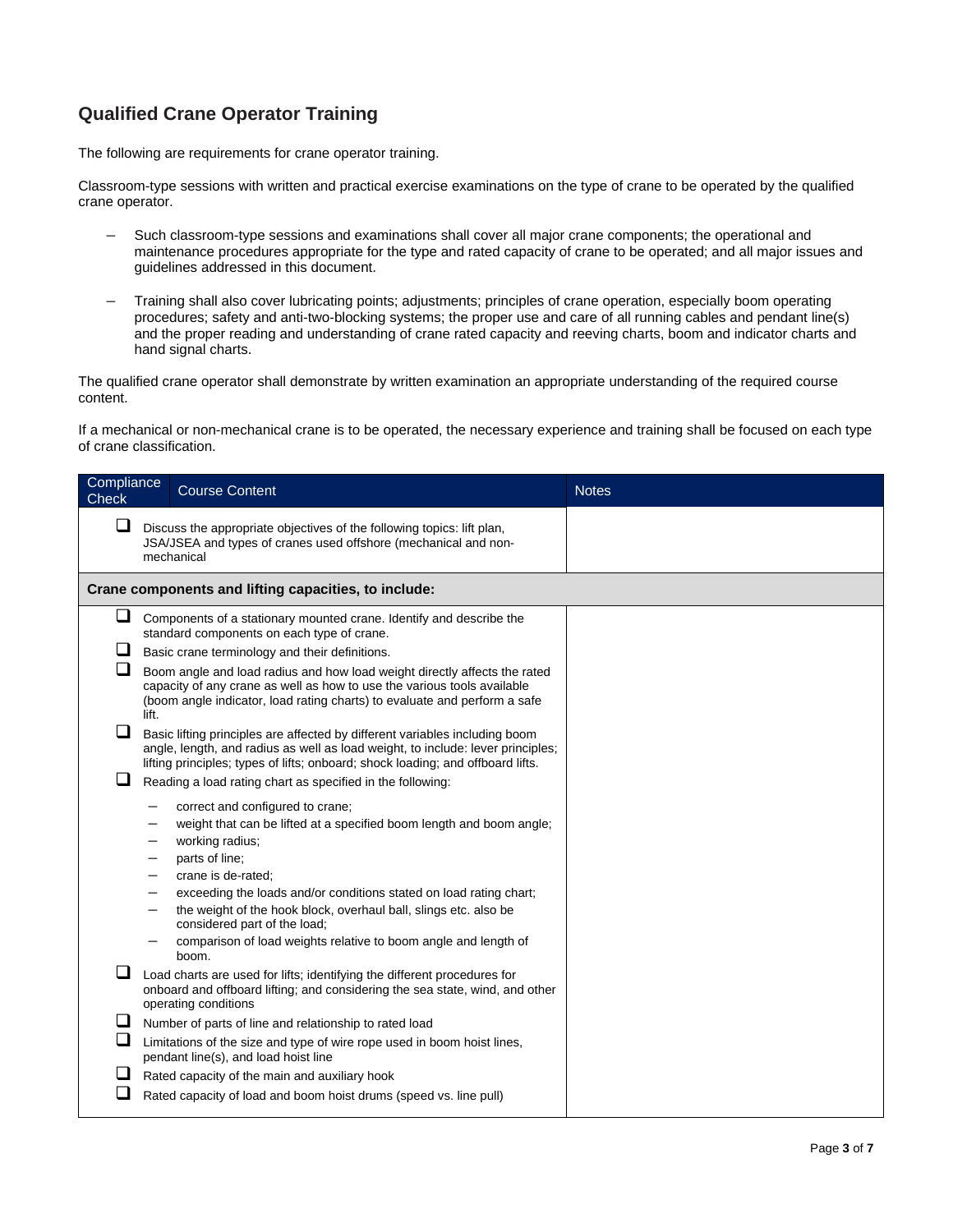|                                                             | Wire rope construction and use, to include:                                                                                                                                                                                                                                                                                                                                                                                       |  |  |
|-------------------------------------------------------------|-----------------------------------------------------------------------------------------------------------------------------------------------------------------------------------------------------------------------------------------------------------------------------------------------------------------------------------------------------------------------------------------------------------------------------------|--|--|
| ப<br>ப<br>ப<br>⊔<br>⊔<br>$\Box$<br>$\Box$                   | Mechanics of wire rope.<br>Classes, designation, and characteristics of wire rope: lay length; types<br>and direction of lay; single layer; and rotation resistant<br>Handling and installation precautions of wire rope<br>Guidelines for replacement of wire rope and wedge socket installation<br>Rope maintenance (lubrication)<br>Recommended storage and handling procedures.<br>Wire rope inspection/replacement criteria. |  |  |
|                                                             | Mounting features of the revolving upper structure, to include:                                                                                                                                                                                                                                                                                                                                                                   |  |  |
| ப                                                           | Hook rollers<br>Swing/slew bearing<br>King post                                                                                                                                                                                                                                                                                                                                                                                   |  |  |
|                                                             | Boom structure, to include:                                                                                                                                                                                                                                                                                                                                                                                                       |  |  |
| ⊔                                                           | Types of boom construction (lattice, box, etc.)<br>Wire rope rollers/guides<br>Boom bolts<br>Pins and pin connections                                                                                                                                                                                                                                                                                                             |  |  |
|                                                             | Limit devices, to include:                                                                                                                                                                                                                                                                                                                                                                                                        |  |  |
| ப                                                           | Boom-hoist limit<br>Load hoist limits<br>Boom stops<br>All locking devices<br>Anti-two-blocking devices.                                                                                                                                                                                                                                                                                                                          |  |  |
|                                                             | Additional items, to include:                                                                                                                                                                                                                                                                                                                                                                                                     |  |  |
| ⊔<br>⊔<br>⊔<br>$\Box$<br>❏<br>ப<br>$\overline{\phantom{a}}$ | Sheaves<br>Hand signals<br>Control identification<br>Power plant emergency shutdown (ESD)<br>Air intake shutdown (specific to internal combustion engines)<br>Emergency load lowering awareness<br>Vessel to vessel transfers (offboard)-effects, operational<br>Sub-sea lifting<br>GOPS (gross overload protection systems)<br>Qualified crane operators are to keep a log of lifts as required by API 2D                        |  |  |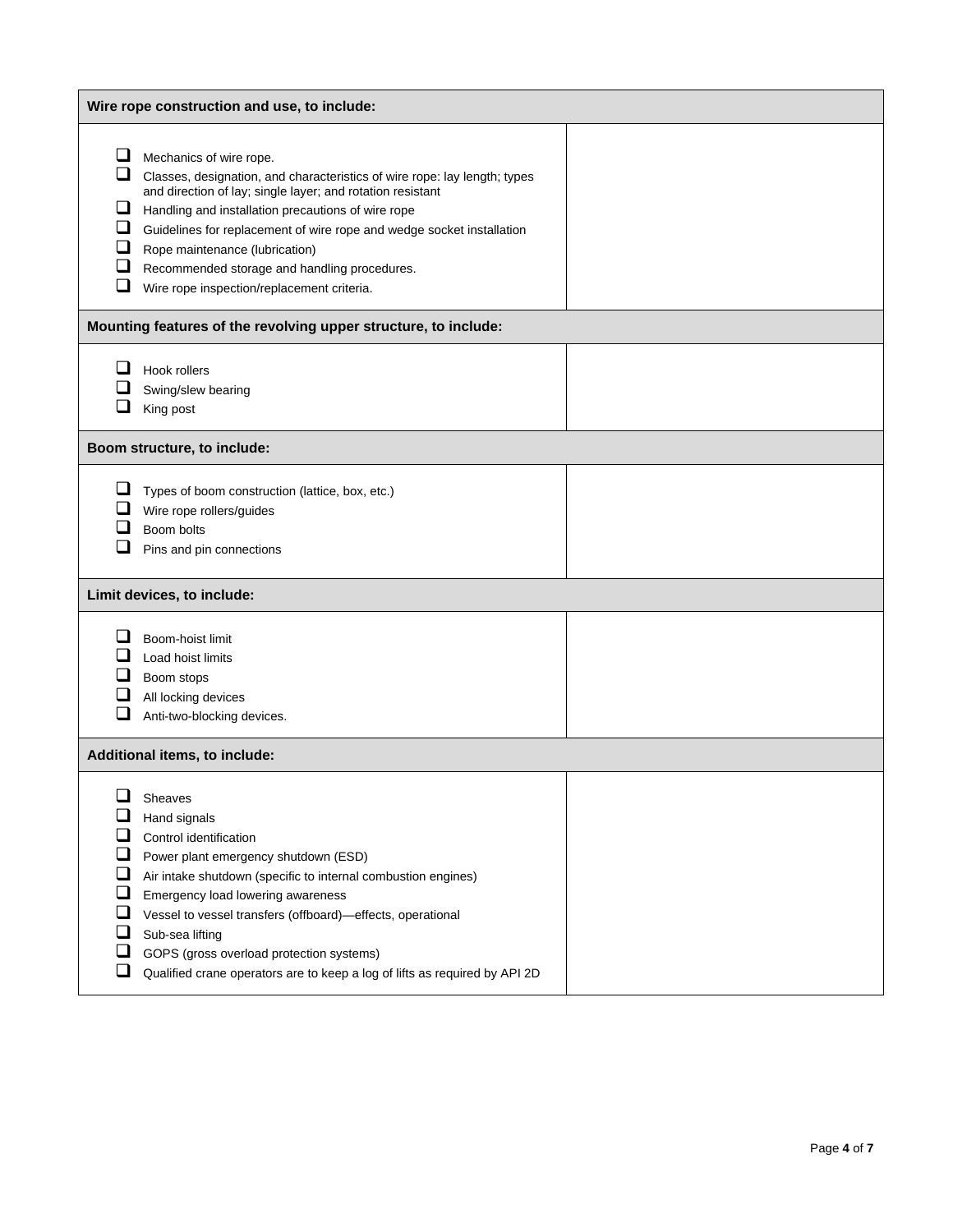## **Practical Exercises**

## *General Guidelines*

Practical exercise proficiency is the last segment of crane operator qualification training. To allow the operator to demonstrate their operating skills, this qualification shall be performed with an actual crane that should be similar to the type of crane to be operated by the qualified crane operator. Simulators can be used to improve the operator's skills sets prior to taking actual hands-on qualifications.

When a simulator is used, it shall be able to perform the following:

- real-life scenarios based on the offshore
- environment
- onboard lifts
- offboard lifts
- various weather condition and sea states
- crane/rigging malfunctions to challenge operator

The training provider shall document, ensure that hands-on exercises and demonstrations include the following:

- pre-use inspection
- lift plan for the three unique types of lifts
- swing crane and control load
- performance of at least two unique types of lifts (a minimum of one on each type): onboard lift, blind lift
- one or more depth perception exercises
- interpretation of load chart during lifting exercises
- hand signals
- lift procedures: onboard, offboard, blind

| Pre-use Inspection Practical Exercise |                                                                                                                                                                                                                                                           | <b>Notes</b> |
|---------------------------------------|-----------------------------------------------------------------------------------------------------------------------------------------------------------------------------------------------------------------------------------------------------------|--------------|
| ப                                     | Provide a copy of pre-use inspection form<br>Demonstrate that Examiner certifies that student completes task to pass.<br>Not performing a portion of this exercise constitutes a failure<br>Demonstrate that Examiner reviews test results once completed |              |
| <b>Lift Procedures</b>                |                                                                                                                                                                                                                                                           | <b>Notes</b> |
| ⊔                                     | Provide a of lift procedures form. Form should demonstrate that students<br>are asked to perform the following, (all tasks should be completed to pass):                                                                                                  |              |
|                                       | Lift #1-Onboard                                                                                                                                                                                                                                           |              |
|                                       | At the examiner's indication, bring the load block over the load used<br>1.<br>for test and center the load block at the start position.                                                                                                                  |              |
|                                       | The load will be attached to the crane hook by the designated<br>2.<br>qualified crane rigger.                                                                                                                                                            |              |
|                                       | 3.<br>At the examiner's indication to start:                                                                                                                                                                                                              |              |
|                                       | verify the weight of the load used for test,<br>check load chart to verify crane rated capacity,<br>$\qquad \qquad$<br>determine if it is safe or not safe to lift, and<br>verify tagline on load<br>-                                                    |              |
|                                       | At the start position, the student will move the load used for the test to<br>4.<br>the second designated location performing the procedures listed<br>below.                                                                                             |              |
|                                       | The student will lift the load used for test slowly $(-6$ in. to 12 in.)<br>off deck<br>Stop and check hoist brake                                                                                                                                        |              |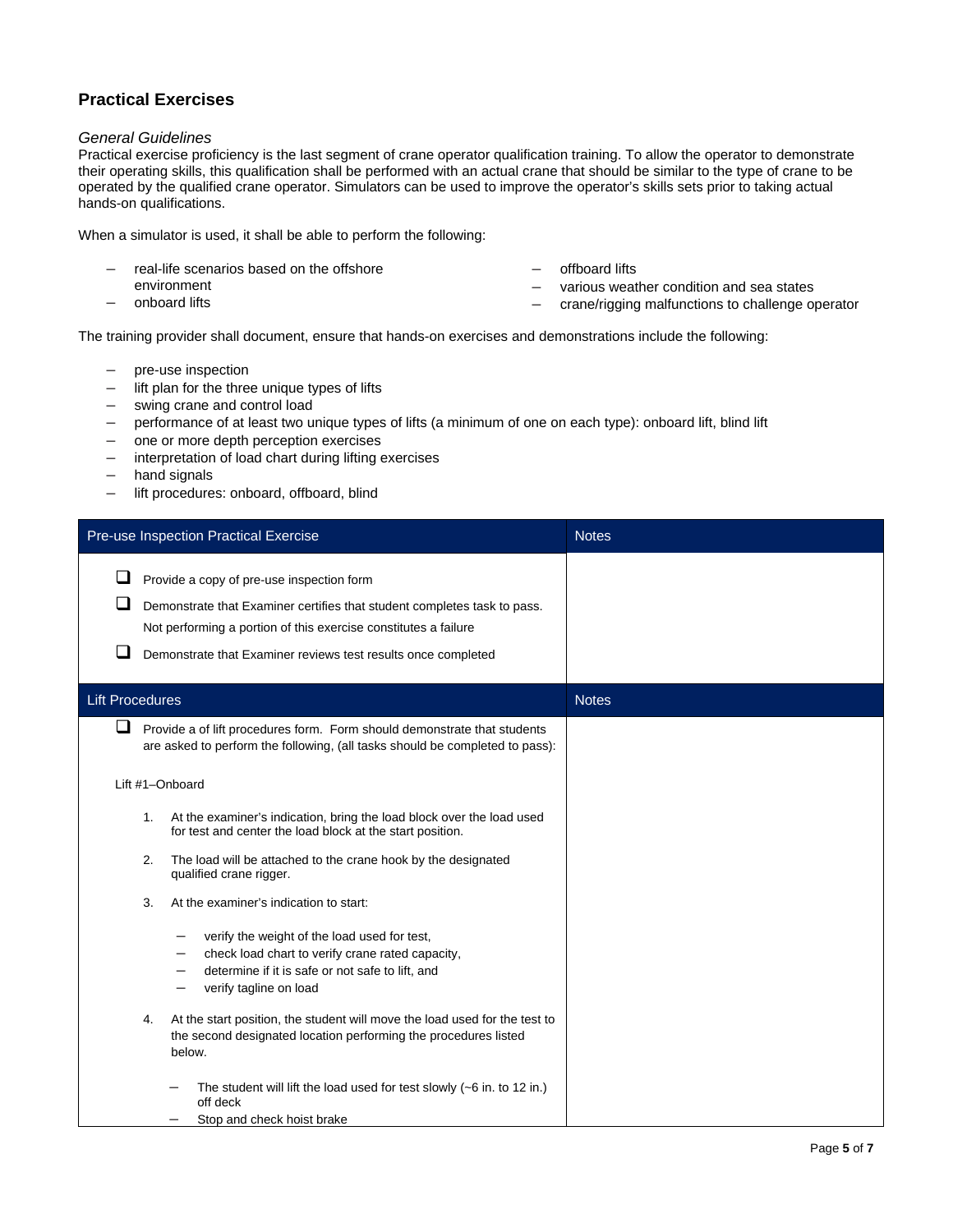|               | The student will make sure the path is clear: of all obstacle—<br>when test weight reaches an obstacle, lift load high enough to     |  |
|---------------|--------------------------------------------------------------------------------------------------------------------------------------|--|
|               | clear the obstacle, swing over the obstacle and lower the load to<br>a safe height; and of all personnel-never move test weight over |  |
|               | personnel                                                                                                                            |  |
|               | Watching for overload<br>The student will make sure the load is under control                                                        |  |
|               | Watching for dragging the load on the deck (sideloading)                                                                             |  |
|               | Watching for load contacting any part of the course                                                                                  |  |
|               | Checking depth perception to see if load in place at position #2.                                                                    |  |
|               | Once the test weight reaches position #2, place it there so that                                                                     |  |
|               | the load used for test is under control                                                                                              |  |
|               | The student will then slowly lower the test weight on to the deck<br>-                                                               |  |
|               | The examiner will give you a stop signal once the test weight is in<br>the #2 position                                               |  |
|               | Student remains at the controls until the examiner gives a clear<br>indication that Lift #1 is finished                              |  |
| 5.            | Examiner reviews the test results of Lift #1.                                                                                        |  |
|               | Lift #2–Offboard (where practical or simulated, or both)                                                                             |  |
| 1.            | At examiner's indication, bring the load block over the load used for                                                                |  |
|               | test and center the load block at the start position.                                                                                |  |
| 2.            | The load will be attached to the crane hook by the designated                                                                        |  |
|               | qualified crane rigger.                                                                                                              |  |
| 3.            | At examiner's indication to start:                                                                                                   |  |
|               |                                                                                                                                      |  |
|               | verify the weight of the load;<br>check load chart to verify crane rated capacity;                                                   |  |
|               | determine if it is safe or not safe to lift;                                                                                         |  |
|               | verify tagline on load.                                                                                                              |  |
|               |                                                                                                                                      |  |
| 4.            | At start position, the student will move the test weight to the third                                                                |  |
|               | designated location performing the procedures listed.                                                                                |  |
|               | Student lifts test weight slowly off deck                                                                                            |  |
|               | Student makes sure the path is clear: of all obstacle-when test                                                                      |  |
|               | weight reaches an obstacle, lift load high enough to clear the                                                                       |  |
|               | obstacle, swing over the obstacle, and lower the load to a safe                                                                      |  |
|               | height; and of all personnel-never move test weight over                                                                             |  |
|               | personnel                                                                                                                            |  |
|               | Watching for overload                                                                                                                |  |
|               | Student makes sure the load is under control                                                                                         |  |
|               | Watching for dragging the load on the deck (sideloading)                                                                             |  |
|               | Watching for load contacting any part of the course                                                                                  |  |
|               | Checking depth perception to see if load in place at position #3                                                                     |  |
|               | Once the test weight reaches position #3, place it there so that<br>the test weight is under control                                 |  |
|               | Student slowly lowers the test weight on to the deck                                                                                 |  |
|               | Examiner gives a stop signal once the test weight is in the #3                                                                       |  |
|               | position                                                                                                                             |  |
|               | Student remains at the controls until the examiner gives a clear                                                                     |  |
|               | indication that the Lift #2 offboard is finished<br>Examiner reviews the test results of the Lift #2                                 |  |
| Lift #3-Blind |                                                                                                                                      |  |
|               |                                                                                                                                      |  |
| 1.            | Student has the opportunity to discuss any special hand signals                                                                      |  |
|               | needed to perform blind lift with examiner and signalman. Radio<br>communication can also be used as an option (if available).       |  |